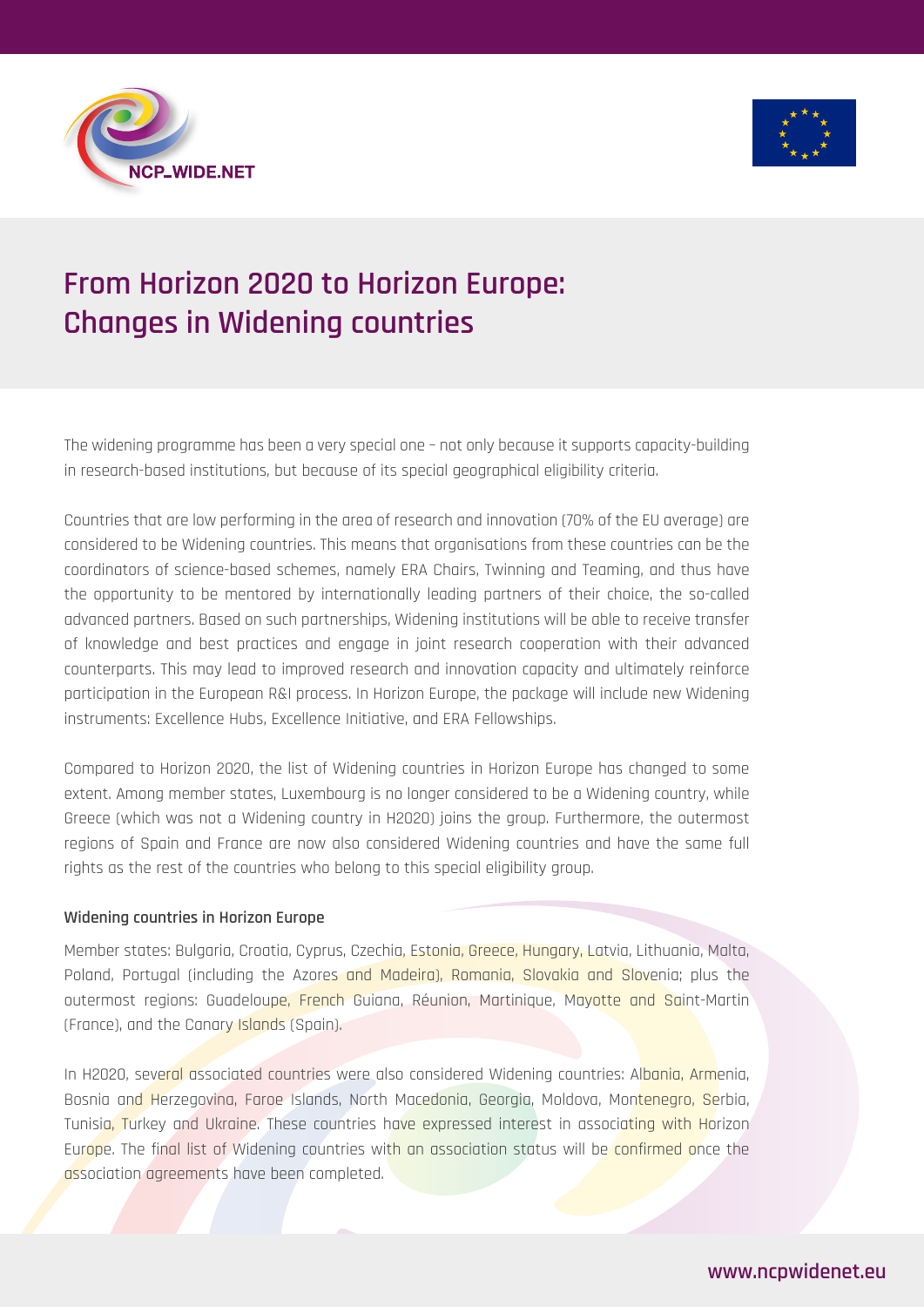



#### **Greece as a Widening country**

Greece has been delighted to be included in the Widening group. Both policymakers and the academic world view this development in a positive light. Especially because Widening will enable academic and research institutions to become a reference point through Teaming for Excellence proposals. Furthermore, research groups consider applying for Widening instruments such as Twinning and ERA in a strategic manner. They anticipate that the instruments will help them overcome structural barriers to unlock their excellence, such as a re-orientation of activities and a systemic connection to the Greek ecosystem of industry and other research/academic institutions, underpinned by a mutually benefiting agenda.

The Widening theme is an interesting 'twist' among the thematic priorities of EU framework programmes. It requires not only knowledge of the work programme, but also on various cross-cutting subjects, such as smart specialisation strategies, cohesion policies, a ranking of countries in terms of research and innovation performance, place-based traits of regions where applicant institutions are based. Furthermore, it is a programme that can provide an NCP with hands-on experience, in contrast with other thematic priorities, in support of applicant institutions – the coordinators.

Now that Greece is a Widening country, being a Widening NCP requires intensive knowledge on proposal pre-screening as well as on various legal and practical subjects relating to Teaming for Excellence and ERA Chairs. Thorough knowledge is required from the onset of the programme, when NCPs from previous Widening countries had an entire framework programme to learn and acquire hands-on experience.

As soon as Greece became a Widening country, we started a communication effort to inform the Greek community. At the second stage, we informed policymakers of the obligation to provide complementary funding by producing an extensive report on the best practices of Teaming-2. In order to compile the necessary information, fellow NCP colleagues from Cyprus, Czechia, Poland and Portugal were very helpful in disclosing information on how their countries financed the Centres of Excellence. This would not have been possible without the close relationships with Widening NCPs forged in the framework of NCP WIDE.NET.

# **www.ncpwidenet.eu**